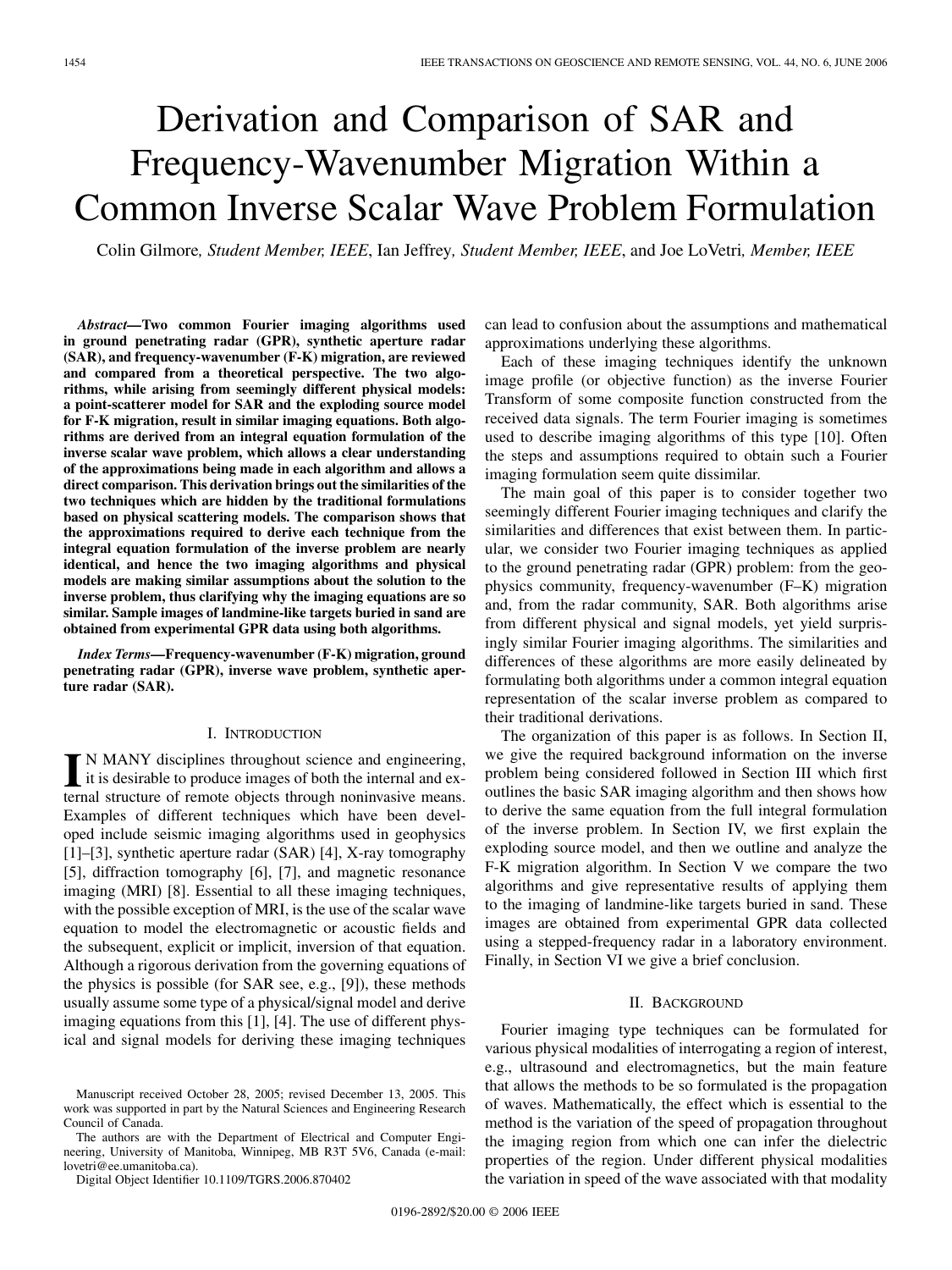will indicate the variation of a different physical material parameter. If the variation in speed is attributable to more than one material parameter, e.g., variation in both permittivity and permeability, then there will be an ambiguity in the material parameter corresponding to the resulting Fourier image.

### *A. Scalar Inverse Problem*

Quite arbitrarily, we suppose that one is interested in imaging the dielectric properties of a region using electromagnetic interrogation and that the dielectric properties are the only properties which vary in the imaging region. Electromagnetic field problems are properly formulated using Maxwell's equations but the use of the full vector equations does not yield simple mathematical solutions to the inverse problem. However, under the assumption of slowly varying permittivity with respect to the smallest wavelength being used, Maxwell's equations can be cast into six independent scalar wave equations (one for each rectangular component of the electric and magnetic fields) [\[5](#page-6-0)]. Assuming that the radar transmits and receives only one rectangular electric field component, and that the dielectric inhomogeneity of the region does not affect the polarization, we can utilize a scalar wave equation model for the inverse problem. With these assumptions, we can write the scalar wave equation governing the particular field component we're interested in as

$$
\nabla^2 u(\bar{r}, t) - c^{-2}(\bar{r}) \partial_t^2 u(\bar{r}, t) = -S(\bar{r}, t) \tag{1}
$$

where  $u(\bar{r}, t)$  is the scalar wave field,  $c(\bar{r})$  is the speed of propagation in the medium, and  $S(\overline{r}, t)$  is a source term.

In what follows, we assume an  $e^{j\omega t}$  time-harmonic dependence for all fields and separate the total field into incident,  $u^i(\cdot)$ , and scattered,  $u^s(\cdot)$ , field components. The wave equation can be converted into an equivalent integral equation formulation referred to as the *domain equation* with  $\bar{r} \in D$ 

$$
u(\bar{r}, \omega) = u^{i}(\bar{r}; \omega) + \omega^{2} \int_{D} G(\bar{r}, \bar{r}'; \omega) O(\bar{r}') u(\bar{r}'; \omega) d\bar{r}' \tag{2}
$$

where  $G(\bar{r}, \bar{r}'; \omega)$  is the free-space Green's function,  $O(\bar{r}) \triangleq$  $(c(\overline{r})^{-2} - c_0^{-2})$  is defined as the objective or contrast function,  $u(\bar{r}; \omega)$  is the total field, D is the imaging domain,  $c(\bar{r})$  is the speed of wave propagation in  $D$ , and  $c<sub>0</sub>$  is the background velocity of wave propagation. We are free to pick  $D$  to suit our particular problem, as long as it contains all regions where  $O(\bar{r})$ is nonzero.

The inverse problem for the scalar wave equation can be stated as: Given the scattered field,  $u^s(\bar{r}; \omega)$ , at some observation points,  $\bar{r}$ , outside the imaging region, recover the objective function  $O(\bar{r}')$ . Mathematically, this means that we must solve the *data equation* with  $\bar{r} \notin D$  [\[5](#page-6-0)], [[11\]](#page-6-0)

$$
u^{s}(\bar{r};\omega) = \omega^{2} \int_{D} G(\bar{r}, \bar{r}';\omega) O(\bar{r}') u(\bar{r}';\omega) d\bar{r}'. \qquad (3)
$$

Equation (3) is sometimes referred to as the Lipmann-Schwinger Equation. Due to the multiplication of the two unknowns,  $O(\overline{r})$  and  $u(\overline{r}; \omega)$  in the data and domain equations this inverse problem is nonlinear. In addition, for spatial and

Fig. 1. Physical configuration of imaging problem.

frequency limited data, the inverse problem is ill-posed (in the sense that the solution is nonunique and small changes in the data may result in arbitrarily large changes in the solution). Thus, in order to achieve efficient solutions to this problem, various simplifying assumptions must be made.

# *B. Basic Physical Configuration and the 2.5-D Model*

The physical configuration considered in this paper is shown in Fig. 1. An antenna located at  $\bar{r} = (0, y, 0)$  radiates an incident field into the ground in an attempt to image the medium, i.e., the ground and the inhomogenieties in it. We assume for this paper a monostatic configuration wherein the same antenna both transmits and receives. Data is collected by moving the antenna along the one-dimensional line described by the  $y$  axis, although during transmit and receive, we assume that the antenna is static. (This is sometimes referred to as Stripmap SAR [\[4](#page-6-0)].) We assume that the reflection from the air–ground interface is part of the scattering process and we are therefore imaging the whole ground (i.e., we use the free-space Green's function, not the half-space Green's function).

The two and one half dimensional (2.5-D) model, which is used in the paper for the analysis of both F-K migration and SAR, consists of the assumption of three-dimensional (3-D) spherical spreading of propagating waves, with a two-dimensional (2-D) variability in the medium to be imaged. In practice, this means the utilization of the 3-D Green's function, with "volume" integrals, such as those in the data (3) and domain (2) equations ranging over two dimensions. This is a commonly used model for this type of imaging [[2\]](#page-6-0).

#### III. SAR ANALYSIS

#### *A. SAR Algorithm*

We now present the synthetic aperture radar algorithm as given in [[4\]](#page-6-0). A radar, with an omnidirectional radiation pattern, emits a pulse  $p(t)$  from the location  $(0, y, 0)$ . Assuming a constant velocity of light,  $c_0$  and that the object to be imaged is composed of N point targets in space located at  $(0, y_i, z_i)$ , each with an associated "reflectivity,"  $\sigma_i$ ,  $i = 1...N$ , the received signal is modeled as

$$
u(y,t) = \sum_{i=0}^{N-1} \sigma_i p(t - 2c_0^{-1} \sqrt{(y - y_i)^2 + z_i^2})
$$
 (4)

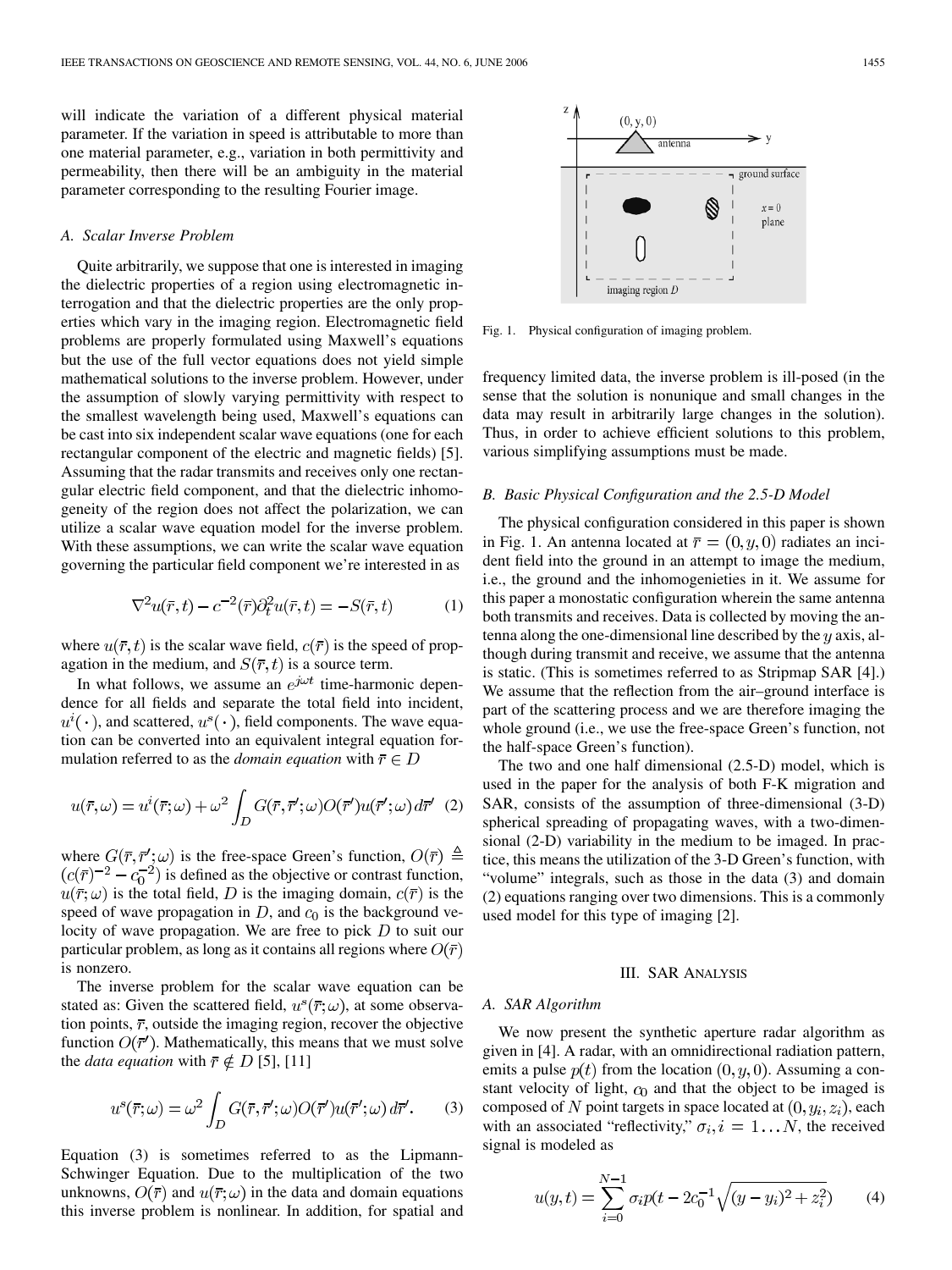where the  $1/R$  spherical decay term has been ignored. Next, the Fourier Transform (FT) in the time variable is taken, giving the received signal in the frequency domain as

$$
u(y,\omega) = P(\omega) \sum_{i=0}^{N-1} \sigma_i e^{-j2k\sqrt{(y-y_i)^2 + z_i^2}}
$$
 (5)

where  $k = \omega/c_0$  is the usual wave-number and we have utilized (and continue to utilize throughout this paper) the Fourier transform with  $e^{j\omega t}$  in the forward transform, and the  $1/2\pi$  term in the inverse transform. Next, the Fourier transform is taken with respect to the  $y$  variable, giving

$$
U(k_y, \omega) = P(\omega) \sum_{i=0}^{N-1} \sigma_i \int e^{-j2k\sqrt{(y-y_i)^2 + z_i^2}} e^{jk_y y} dy.
$$
 (6)

In order to solve this equation, the method of stationary phase is utilized [\[4](#page-6-0)], [\[12](#page-6-0)]. Suppressing an amplitude term  $e^{-j\pi/4}/\sqrt{4k^2-k_y^2}$  which results from the use of the method of stationary phase, we arrive at

$$
U(k_y, \omega) = P(\omega) \sum_{i=0}^{N-1} \sigma_i e^{-j z_i \sqrt{4k^2 - k_y^2} - j y_i k_y}
$$
  
=  $P(\omega) \sum_{i=0}^{N-1} \sigma_i e^{-j z_i \sqrt{4 \frac{\omega}{c_0^2}^2 - k_y^2} - j y_i k_y}$ . (7)

If we define our "ideal image" to be a series of Dirac delta functions scaled by the reflectivity, i.e.,

$$
g(y, z) = \sum_{i=0}^{N-1} \sigma_i \delta(y - y_i, z - z_i)
$$
 (8a)

and note that the phase term of the SAR signal is now linear in  $y_i$  and  $z_i$ , we can make the observation that the two-dimensional Fourier transform in the  $y$  and  $z$  variables of our "ideal" image,  $g(y, z)$ , is equal to the SAR signal in the  $k_y$  and  $\omega$  domains, given by (7), divided by the Fourier transform of the transmitted pulse, i.e.,

$$
G(k_y, k_z) = \frac{U(k_y, \omega)}{P(\omega)}
$$
 (8b)

where we must make use of the spatial-frequency mapping equation

$$
k_z = \sqrt{4(\omega^2 \backslash c_0^2) - k_y^2}
$$
 (9)

to relate values of  $U(k_u, \omega)$  and  $P(\omega)$  at  $\omega$  to values of  $G(k_y, k_z)$  at  $k_z$ . The final SAR imaging equation can be written as

$$
g(y,z) = \frac{1}{(2\pi)^2} \int \int \frac{U(k_y, \omega(k_z))}{P(\omega(k_z))} \times e^{-jk_y y - jk_z z} dk_y dk_z.
$$
 (10)

In the practical implementation of the SAR algorithm, these frequency variables (e.g.,  $\omega$ ,  $k_z$ ) are discrete and the use of the mapping equation creates an interpolation problem. A more detailed account of this interpolation problem is given in [[13\]](#page-6-0).

# *B. Analysis of SAR Algorithm Within the Integral Formulation of the Inverse Problem*

The electromagnetic assumptions required for the above SAR derivation are not explicit in the derivation itself. A more rigorous formulation which lays bare the assumptions required from an electromagnetic perspective can be obtained from a solution of the integral formulation of the inverse problem. First, we make the assumption that the second term in the *domain equation*, (2), is zero, i.e.,

$$
u(\bar{r}; \omega) = u^{i}(\bar{r}; \omega), \qquad \bar{r} \in D.
$$
 (11)

This is known as the Born approximation and is valid for targets with small contrast values. This is equivalent to ignoring multiple scattering within the imaging area [\[5](#page-6-0)], [[11\]](#page-6-0).

Next, we utilize the so-called 2.5-D model, with the assumption of spherical spreading of the wave (i.e., we use the 3-D Green's function) with 2-D variability in the medium. Thus, the scattered (received) field becomes

$$
u^{s}(\bar{r}, \omega) = \omega^{2} \int \int \frac{e^{-jk|\bar{r} - \bar{r}'|}}{4\pi |\bar{r} - \bar{r}'|} \times O(y', z') u^{i}(y', z'; \omega) dy' dz' \quad (12)
$$

where  $\bar{r}' = (0, y', z'), \bar{r} \notin D$  and we have selected the freespace Green's function

$$
G(\bar{r}, \bar{r}'; \omega) = \frac{e^{-jk|\bar{r} - \bar{r}'|}}{4\pi |\bar{r} - \bar{r}'|}.
$$

The  $4\pi$  in the denominator will be dropped for the remainder of the paper because it makes no difference to the resulting images.

Assuming, as before, that the objective function consists of  $N$  Dirac delta functions scaled by a reflectivity, we write the contrast function as

$$
O(y', z') = \sum_{i=0}^{N-1} \sigma_i \delta(y' - y_i, z' - z_i).
$$
 (13)

We now assume that the incident field is of the form

$$
u^{i}(\overline{r};\omega) = P(\omega)e^{-jk|\overline{r}-\overline{r}'|}
$$
\n(14)

which represents a family of nondecaying spherical waves centred at the monostatic transmitter/receiver point  $\bar{r}$ . Using the fact that the scattered field is collected along the line  $r = (0, y, 0)$ , the expression for the received scattered field becomes

$$
u^{s}(0, y, 0; \omega) = \omega^{2} P(\omega) \sum_{i=0}^{N-1} \sigma_{i} \frac{e^{-j2k\sqrt{(y-y_{i})^{2} + z_{i}^{2}}}}{\sqrt{(y-y_{i})^{2} + z_{i}^{2}}}.
$$
 (15)

Ignoring the  $1/R$  spreading term which came from the Green's function, as well as the  $\omega^2$  term, we get

$$
u^{s}(y; \omega) \cong P(\omega) \sum_{i=0}^{N-1} \sigma_{i} e^{-j2k\sqrt{(y-y_{i})^{2} + z_{i}^{2}}}
$$
 (16)

which is identical to the SAR signal given in  $(5)$ . The imaging equation for SAR can now be derived from this equation in exactly the same manner as in Section III-A, i.e., by taking the Fourier Transform in the  $z$  variable, etc.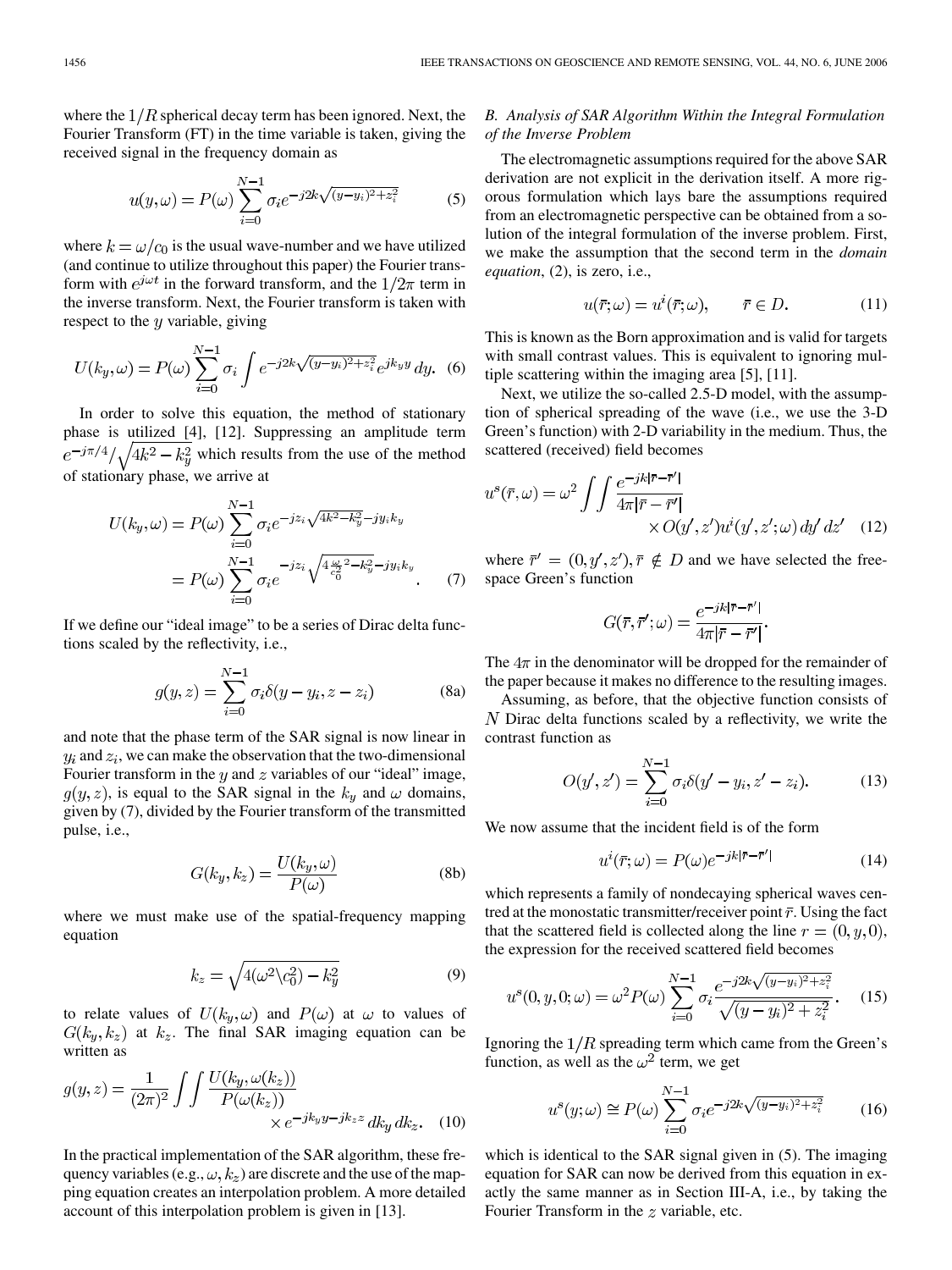Neglect of the  $1/R$  term is usually justified because the phase term in the exponential part of (15) is much more important [\[4](#page-6-0)]. From a physical point of view, the removal of the  $\omega^2$  term from (15) can be viewed in several ways. The first is that the removal can be seen as an assumption that the signal is narrow-band, and that the square of the frequency does not vary significantly over the radar bandwidth. The other is that the incident field can be approximated by its own second derivative (which is not a good approximation in most cases). In fact, the  $\omega^2$  term arises because the source term in the wave equation for the scattered field contains a second derivative in time of the total field (details can be found in [\[5](#page-6-0)], [\[11](#page-6-0)]). Another option which would also eliminate this term would be to assume an incident field of the form

$$
u^{i}(\overline{r};\omega) = \omega^{-2} P(\omega) e^{-jk|\overline{r}-\overline{r}'|}.
$$

However, incident fields of this type are not normally generated by radars, and we choose to remain with the initial interpretation of an incident field given in (14).

None of these physical interpretations seem justifiable in themselves. The fact that the  $\omega^2$  term is dropped in practice can be better justified by its effect on the resulting imaging (10). If the  $\omega^2$  term is retained, the result would be an  $\omega^2$  in the denominator of the integrand of (10) and this would low-pass filter the corresponding image by strongly emphasizing contributions from low-frequencies. Images obtained with the  $\omega^2$  term in (10) give a better representation of the actual permittivity of the medium but are less useful for purposes of detection. Another way of interpreting the dropping of this term is as performing an edge-detection in the range dimension.

We have shown that the SAR model can be viewed as an approximate inversion of the inverse scattering problem, under the Born approximation and a 2.5-D model, with point scattering targets and the incident field assumed to be a nondecaying point source travelling from the point  $\overline{r} = (0, y, 0)$  to each point target. It is important to note that in order to obtain the SAR imaging equation, one additional approximation must be made, in particular the approximation of stationary phase.

#### IV. FREQUENCY-WAVENUMBER MIGRATION ANALYSIS

Frequency-Wavenumber (F-K) migration, also known as Stolt migration, was first developed by R.H. Stolt in 1978 [\[1](#page-6-0)]. It is based on the exploding source model and can be shown to be equivalent to Kirchhoff migration [[3\]](#page-6-0), which is also based on the exploding source model. Thus, the following analysis of F–K migration implicitly applies to Kirchhoff migration as well.

#### *A. Exploding Source Model*

In the exploding source model, we assume that the scattered field originates from point sources located throughout the imaging region. At time  $t = 0$  these sources "explode" and propagate toward the receiver [\[3](#page-6-0)], [[14\]](#page-6-0). It is assumed that no interaction occurs between these fictitious point sources which is the same assumption involved in the Born approximation.

The use of the exploding source model in seismic imaging and GPR problems consists of two steps.

- 1) To ensure that the exploding source field arrives at the same time as the actual scattered field, the velocity of propagation in the surrounding medium must be replaced by half its true value.
- 2) The image in the exploding source model is defined to be the scalar wavefield at time  $t = 0$ .

Comments on these assumptions are left for Section V-C.

#### *B. Frequency-Wavenumber Migration*

For the derivation of F–K migration, we assume the source-free scalar wave equation with constant velocity applies. Here we follow the derivation provided by Scheers [\[14](#page-6-0)]. As before, the scattered field data is collected along the  $y$  axis:  $u^{s}(0, y, 0; \omega)$ . Starting with the source-free 2-D scalar wave equation, (1), and taking the Fourier transform with respect to the  $y$  and  $t$  variables results in

$$
(\partial_z^2 - k_y^2)U(k_y, z, \omega) + \frac{\omega^2}{v^2}U(k_y, z, \omega) = 0 \tag{17}
$$

where, as per the assumptions of the exploding source model,  $v = c_0/2$ . We now define  $k_z$  as

$$
k_z \triangleq \sqrt{\omega^2 \sqrt{v^2 - k_y^2}}
$$
 (18)

and note that the solution to the differential equation (17) can be written as

$$
U(k_y, z, \omega) = A(k_y, \omega)e^{-jk_z} + B(k_y, \omega)e^{jk_z z}.
$$
 (19)

In general, the coefficients  $A(k_y, \omega)$  and  $B(k_y, \omega)$  need to be obtained from two boundary conditions located at two  $z =$ constant surfaces. However, in typical GPR applications, the field values are obtained only along the  $z = 0$  surface, and not even on the whole surface. If an assumption is made that  $B(k_y, \omega) = 0$ , i.e., we admit only up-coming waves, then we can write the solution to the differential equation in terms of the collected data as

$$
U(k_y, z, \omega) = U(k_y, 0, \omega)e^{-jk_z z}.
$$
 (20)

(Note that this is not truly consistent with the idea of exploding sources, as true exploding sources would emit waves in both "up" and "down" directions). After taking the inverse Fourier transform with respect to the and variables, we arrive at

$$
u(y, z, t) = \frac{1}{(2\pi)^2} \int \int U(k_y, 0, \omega) e^{-jk_y y} e^{-jk_z z} e^{-j\omega t} dk_y d\omega.
$$
\n(21)

Utilizing the second part of the exploding source model, the image is taken to be the scattered field at time  $t = 0$ . Doing this, and making a switch of coordinates from  $\omega$  to  $k_z$ , we arrive at the final imaging equation

$$
g(y, z) \triangleq u(y, z, t)|_{t=0}
$$
  
= 
$$
\int \int \frac{v^2 \omega(k_z)}{(2\pi)^2 k_z} U(k_y, 0, \omega(k_z)) e^{-jk_y y} e^{-jk_z z} dk_y dk_z
$$
 (22)

where we have implicitly made use of the spatial frequency mapping equation, (18), to map values of  $k_z$  to values of  $\omega$ . We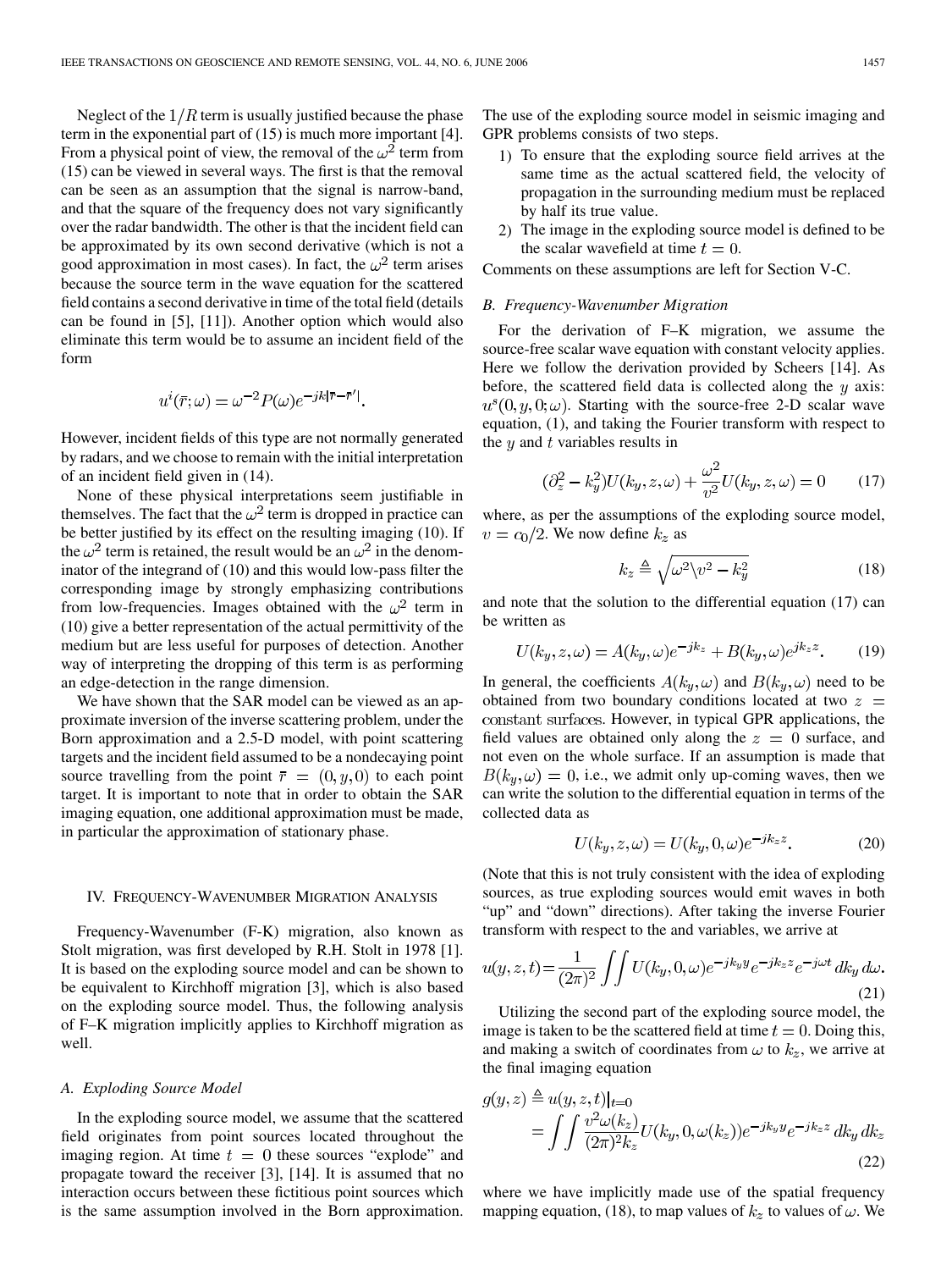note that because  $v = c_0/2$ , the mapping equation given in (18) is identical to the mapping equation for SAR, (9), and thus the interpolation problem seen in SAR for practical problems is the same as for F–K migration.

We note here that the two imaging equations, (10) for SAR and (22) for F-K migration are very similar. In particular, for SAR, the imaging procedure consists of taking the Fourier transform of our collected data in the  $y$  and  $t$  variables, dividing by the magnitude of the transmitted pulse in the frequency domain, interpolating the data collected in  $\omega$  to  $k_z$ , and finally taking the 2-D inverse Fourier transform in the  $k_y$  and  $k_z$  variables. The process for F–K migration is exactly the same, except that instead of dividing by the magnitude of the pulse in the frequency domain, we multiply the data in the  $k_y$  and  $\omega$  domain by the scale factor  $v^2 \omega / k_z$  before taking the inverse Fourier transform. It is unclear from this derivation where, if at all, F-K migration takes into account the transmitted pulse characteristics. It is also unclear what the effects of the different scaling terms in the final imaging equations are. The analysis of these issues is left for Section V.

As will be seen in Section V, the differences between images generated by these two algorithms are slight. However, many fundamental questions remain, e.g., Why are the two algorithms so similar despite seemingly different initial models? The problems involved with comparing these two models can be solved by analyzing both under the integral formulation of the inverse problem.

# *C. Analysis of Frequency-Wavenumber Migration Within the Integral Formulation of the Inverse Problem*

F–K migration involves solving the scalar wave equation based on knowledge of the wavefield on the surface  $z = 0$  and the assumption that only up-coming waves exist. This solution is completed under the exploding source model where the velocity of light is replaced by half its true value and where the image is taken to be the wavefield at time  $t = 0$ . Due to the fact that this is a solution of the forward problem, under the exploding source model, the inversion step is actually inside the exploding source model. To properly analyze F–K migration in terms of the integral formulation of the inverse problem we must therefore analyze the exploding source model itself, i.e., we must understand under which conditions does the wavefield at time  $t = 0$  accurately model the true objective function,  $O(\bar{r})$ , in the inverse problem.

We begin by considering the scattered field portion of the domain equation (2)

$$
u^{s}(\bar{r};\omega) = \omega^{2} \int_{D} G(\bar{r}, \bar{r}';\omega) O(\bar{r}') u(\bar{r}';\omega) d\bar{r}', \qquad \bar{r} \in D.
$$
\n(23)

If we assume the Born approximation applies, utilize the freespace Green's function, and assume that the incident field is of the form

$$
u^{i}(\bar{r};\omega) = e^{-jk|\bar{r}-\bar{r}'|}
$$
 (24)

then (23) becomes

$$
u^{s}(\bar{r};\omega) = \omega^{2} \int_{D} G(\bar{r},\bar{r}';\omega)O(\bar{r}')u(\bar{r}';\omega) d\bar{r}'
$$

$$
= \omega^{2} \int_{D} O(\bar{r}') \frac{e^{-j2k|\bar{r}-\bar{r}'|}}{|\bar{r}-\bar{r}'|} d\bar{r}'. \qquad (25)
$$

We now note that  $(25)$  is the integral form of the partial differential equation

$$
\nabla^2 u^s(\bar{r}; \omega) + (2k)^2 u^s(\bar{r}; \omega) = -\omega^2 O(\bar{r}).
$$
 (26)

As was done with the analysis of SAR, we now ignore the  $\omega^2$ term, and take the inverse Fourier transform with respect to  $\omega$ , which results in

$$
\nabla^2 u^s(\bar{r}, t) - v^{-2} \partial_t^2 u^s(\bar{r}, t) = -O(\bar{r}) \delta(t) \tag{27}
$$

where  $v = c_0/2$ , and  $\delta(t)$  is the Dirac delta function. We note that with the use of half the true velocity, this differential equation can be viewed as the differential equation satisfied by the fields generated from the exploding sources, i.e., we have completed the first step of the application of the exploding source model. The term on the right-hand side,  $O(\bar{r})\delta(t)$  is equivalent to having an initial condition of  $u^s(\bar{r}, t)|_{t=0} = O(\bar{r})$  (this can be shown through the use of the Laplace transform). The removal of the  $\omega^2$  term from (26) can be viewed in the same manner as was done for the SAR derivation in Section III-B.

The time-domain PDE, (27), has an integral solution of the form

$$
u^s(\bar{r},t) = \iint_D G_0(\bar{r},t|\bar{r}',t)O(\bar{r}')\delta(t') d\bar{r}' dt'
$$
 (28)

where  $G_0(\bar{r}, t | \bar{r}', t)$  is the time domain free-space Green's function given by

$$
G_0(\bar{r}, t | \bar{r}', t) = \frac{1}{|\bar{r} - \bar{r}'|} \delta\left(t - t' - \frac{|\bar{r} - \bar{r}'|}{v}\right). \tag{29}
$$

Utilizing the exploding source concept that the image we wish to display is the scattered field at time  $t = 0$ , we set  $t = 0$  in (28) and arrive at

$$
g(\overline{r}) \triangleq u^s(\overline{r}, 0) = \int_D \frac{1}{|\overline{r} - \overline{r}'|} \delta\left(\frac{|\overline{r} - \overline{r}'|}{v}\right) O(\overline{r}') d\overline{r}' \quad (30)
$$

where we note that for this equation, both  $\bar{r}$  and  $\bar{r}'$  range over the imaging region  $D$ .

We now arrive at a classical problem in electromagnetics and other field theories, namely that the fields at a source are infinite. Thus, defining the image as the scattered field sources at time  $t=0$  leads to an image with singularities in it. In particular, if we examine (30), we note that the Dirac delta function will sift out all points under the integral where  $\bar{r} = \bar{r}'$ . However, the leading term,  $1/|\bar{r} - \bar{r}'|$ , is singular at that point.

To circumvent this problem, we assume (in exactly in the same way as was done in the SAR derivation) that we can ignore the  $1/R$  decay in the free-space Greens function. If we do this, we may write that

$$
g(\bar{r}) \triangleq u^s(\bar{r}, t)|_{t=0} = O(\bar{r}).\tag{31}
$$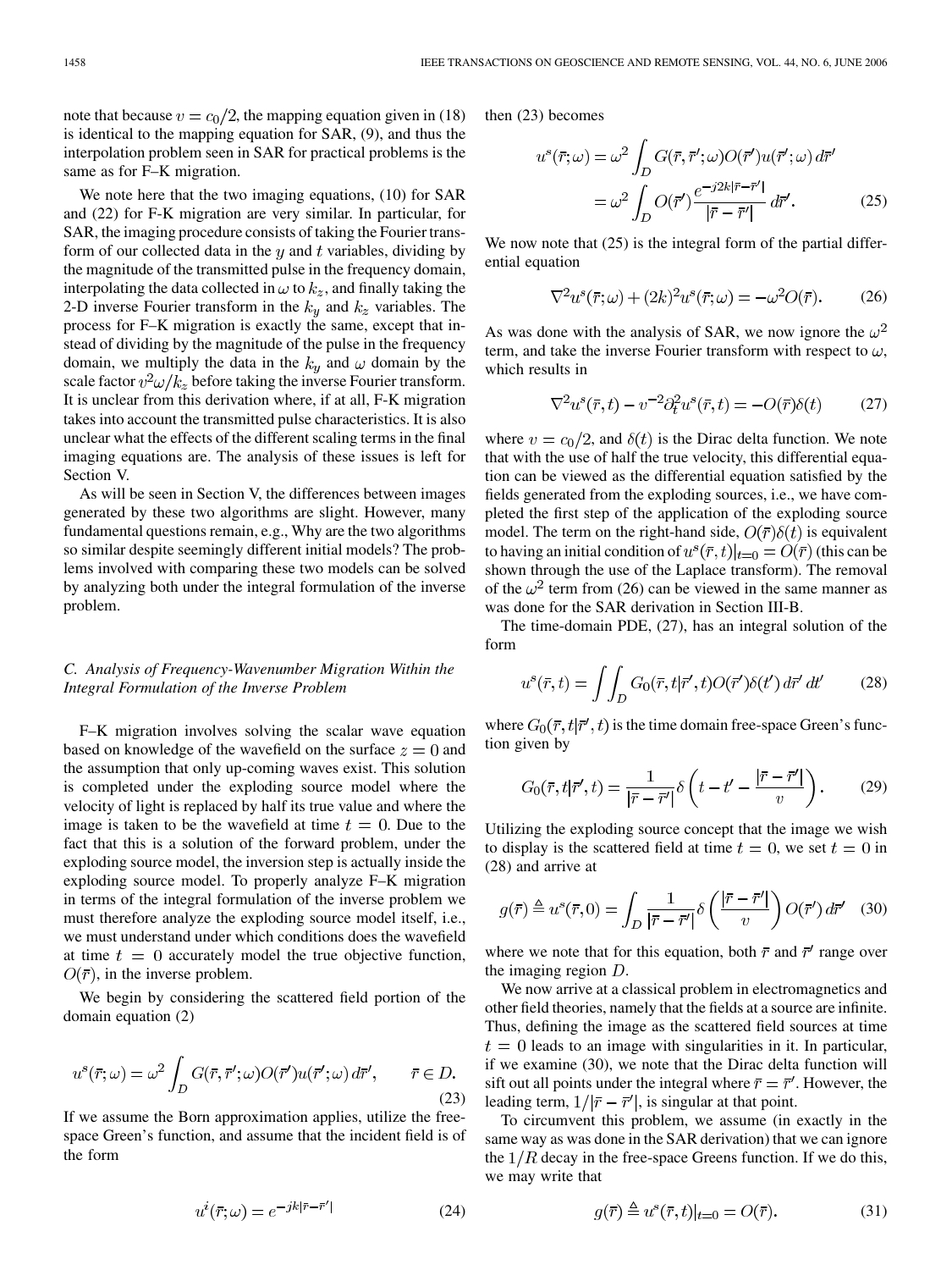TABLE I COMPARISON OF ASSUMPTIONS MADE FOR SAR VERSUS F–K MIGRATION

| Assumptions made for                                                            | Assumptions made for F-K                                                        |
|---------------------------------------------------------------------------------|---------------------------------------------------------------------------------|
| SAR                                                                             | Migration                                                                       |
| Incident field of                                                               | Incident field of                                                               |
| $u^{i}(\overline{r};\omega) = P(\omega)e^{-j\omega \overline{r}-\overline{r} }$ | $u^{i}(\overline{r};\omega) = P(\omega)e^{-j\omega \overline{r}-\overline{r} }$ |
| <b>Born Approximation</b>                                                       | <b>Born Approximation</b>                                                       |
| Ignore the $\omega^2$ dependence                                                | Ignore the $\omega^2$ dependence                                                |
| of the scattered field                                                          | of the scattered field                                                          |
| Ignore the $1/R$ decay in                                                       | Ignore the $1/R$ decay in                                                       |
| the free-space Green's                                                          | the free-space Green's                                                          |
| function                                                                        | function                                                                        |
| Method of stationary phase<br>is applied                                        | Only up-coming waves<br>from the 'exploding<br>sources'                         |



Fig. 2. Unfocused experimental data.

ap SAR Focused Image Image of Two Buried Target



Fig. 3. SAR focused image of two buried targets.

into account the amplitude of the transmitted pulse at each frequency. This term is missing in the incident wave of the F–K migration algorithm, but this can easily be introduced into the algorithm.

It is important to note that these two algorithms show very few differences with respect to the images generated from both synthetic and experimental data [[15\]](#page-6-0). To illustrate these differences, experimental data were collected in a laboratory sandbox environment. Data were collected using an Anritsu 360 A vector network analyzer (VNA) operating from 1–12.4 GHz. The system uses a monostatic antenna configuration with a double-ridge horn antenna. The forward reflection S-parameter (S11) is utilized as the radar response for subsequent signal processing. The antenna was always directed with maximum power toward the ground. In our laboratory setup, the ground medium was dry silica sand with a dielectric constant of  $\varepsilon_r \cong 2.4$ . In this experimental setup two landmine-sized targets were buried in the sand approximately 10 cm below the surface. Data were collected in 1 cm cross-range steps, over a total 1-m cross-range.

Thus, given the assumptions of the Born approximation, the incident field being that of a nondecaying point source, ignoring the  $\omega^2$  term in the right-hand side of (26), and ignoring the  $1/R$ spherical spreading, the exploding source model offers an approximate inversion of the scalar form of the inverse problem. Therefore, we can conclude that any imaging algorithm which uses the exploding source model, such as F–K migration, is an approximate inversion under these assumptions.

# V. COMPARISON AND ANALYSIS OF SAR AND F–K MIGRATION IMAGING ALGORITHMS

Now that both the SAR and F–K migration algorithms have been analyzed under the integral formulation of the scalar inverse problem, we are able to compare them without the added confusion of seemingly disparate physical models. Both algorithms are an approximate solution to the scalar inverse problem, with a series of assumptions made. The assumptions made for each particular algorithm are shown in Table I. It is important to note that the first four assumptions made in the F–K migration algorithm are implicit in the exploding source model.

Seen in this tabular form, the reasons why the two final imaging equations for SAR and F–K migration are so similar becomes clear—it is because the underlying assumptions made by the imaging algorithms in the solution of the more rigorous inverse problem are almost identical.

In particular, the first four assumptions in Table I are identical (with the exception of the  $P(\omega)$  term). Both algorithms assume the Born approximation applies, both assume that the incident field consists of a family of nondecaying spherical waves centered at the receiver point  $\bar{r}$ , both ignore the  $\omega^2$  dependence of the scattered field and both (at the final stages of derivation) ignore the  $1/R$  decay of the Green's function. The only major difference comes at the fifth assumption—for SAR the method of stationary phase is used to obtain a Fourier transform type signal, and in F–K migration, it is necessary to assume only up-coming waves from the exploding sources in order to solve the partial differential equation (17) (and thus obtain a Fourier integral solution, with a different scaling factor in the Fourier integral).

The final minor difference between the two algorithms is the amplitude term,  $P(\omega)$ , in the SAR incident wave which takes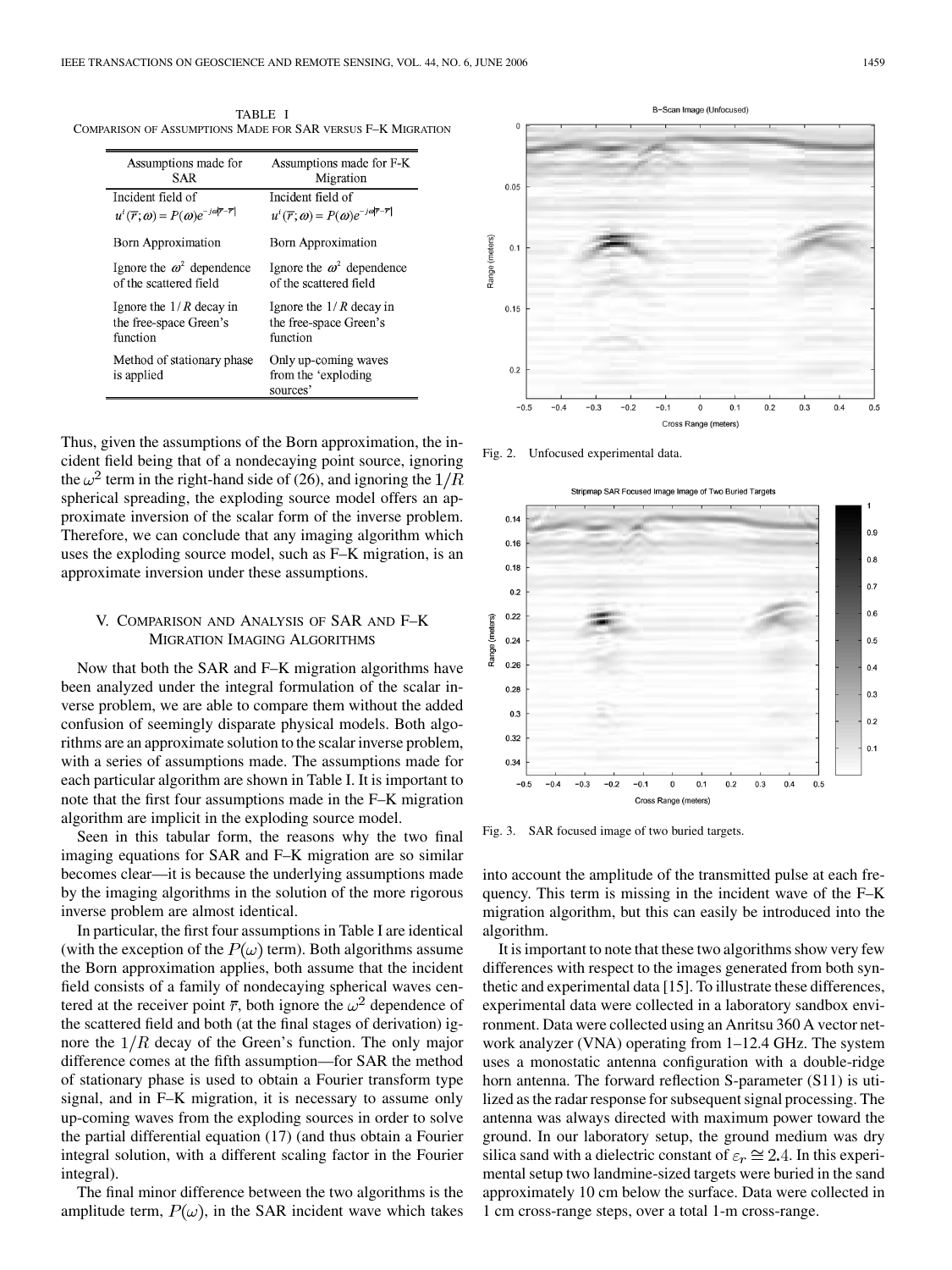<span id="page-6-0"></span>

Fig. 4. F–K migration focused image of two buried targets.



Fig. 5. Difference between F–K migration and SAR focused images of two buried targets.

Fig. 2 shows the unfocused B-scan image, where the two targets and ground surface are clearly visible in the image. Figs. 3 and 4 show the normalized SAR and normalized F–K migration focused images respectively. The reader may note that there is little discernible difference between the two images. Finally, Fig. 5 shows the difference between the normalized F-K migration and normalized SAR images. The magnitude of the differences between the two images is on the order of  $10^{-3}$  below the peak values in the image, thus illustrating that there is very little difference between the algorithms from an imaging perspective.

**Colin Gilmore** (S'05) received the B.Sc. (with distinction and winning the gold medal) and the M.Sc. degrees in electrical engineering from the University of Manitoba, Winnipeg, MB, Canada, in 2002 and 2005, respectively, where he is currently pursuing the Ph.D. degree in electrical engineering.

His current research interests are in the areas of GPR, signal processing, computational electromagnetics, and inverse problems. He held a Canadian Natural Sciences and Engineering Research Council (NSERC) Post-Graduate Scholarship A from 2002

to 2004 and currently holds an NSERC Canada Graduate Scholarship.

VI. CONCLUSION

We have shown how two Fourier imaging techniques arising from different areas: frequency-wavenumber migration, from geophysics, and SAR, from the radar community, are derived. Based on an analysis of both imaging algorithms within the framework of the integral formulation of the scalar inverse problem it has been shown why the two algorithms are so similar and where the differences do occur. Essentially, the two algorithms are identical, with no practical advantage of one over the other.

#### **REFERENCES**

- [1] R. Stolt, "Migration by Fourier transform," *Geophys.*, vol. 43, no. 1, pp. 23–48, 1978.
- [2] N. Bleistein, J. K. Cohen, and J. W. Stockwell Jr., *Mathematics of Multidimensional Seismic Imaging, Migration and Inversion*. New York: Springer, 2000.
- [3] M. S. Zhdanov, *Geophysical Inverse Theory and Regularization Problems*. New York: Elsevier, 2002.
- [4] M. Soumekh, *Synthetic Aperture Radar Signal Processing with MATLAB Algorithms*. New York: Wiley, 1999.
- [5] M. Born, *Principles of Optics*, 6th ed. Cambridge, U.K.: Cambridge Univ. Press, 1980.
- [6] A. J. Devaney, "A filtered backpropagation algorithm for diffraction tomography," *Ultrason. Imag.*, vol. 4, pp. 336–350, 1982.
- [7] J. E. Molyneux and A. Witten, "Diffraction tomographic imaging in a monostatic measurement geometry," *IEEE Trans. Geosc. Remote Sens.*, vol. 31, no. 2, pp. 507–511, Mar. 1993.
- [8] Z. P. Liang and P. C. Lauterbur, *Principles of Magnetic Resonance Imaging: A Signal Processing Perspective*. New York: Wiley, 1999.
- [9] M. Cheney, "A mathematical tutorial on synthetic aperture radar," *SIAM Rev.*, vol. 43, no. 2, pp. 301–312, 2001.
- [10] M. Soumekh, *Fourier Array Imaging*. Englewood Cliffs, NJ: Prentice-Hall, 1994.
- [11] M. Oristaglio and H. Blok, "Wavefield imaging and inversion in electromagnetics and acoustics," *Course Notes*, 1995.
- [12] A. Papoulis, *The Fourier Integral and Its Applications*. New York: Mc-Graw-Hill, 1962.
- [13] R. M. Mersereau and A. V. Oppenheim, "Digital reconstruction of multidimensional signals from their projections," in *Proc. IEEE*, vol. 62, Oct. 1974, pp. 1319–1338.
- [14] "Ph.D. thesis,", Univ. Catholique de Louvain, Lab. D'Hyperfrequences, Louvain-la-Neuve, Belgium, 2001.
- [15] C. Gilmore, I. Jeffrey, H. Su, M. Phelan, and J. LoVetri *et al.*, "Comparison of seismic migration and stripmap SAR imaging methods for GPR landmine detection," in *Ultra-Wideband Short-Pulse Electromagnetics 7*, F. Sabath *et al.*, Eds. Norwell, MA: Kluwer/Plenum, 2006.

F-K Migration Focused Image of Two Buried Targets